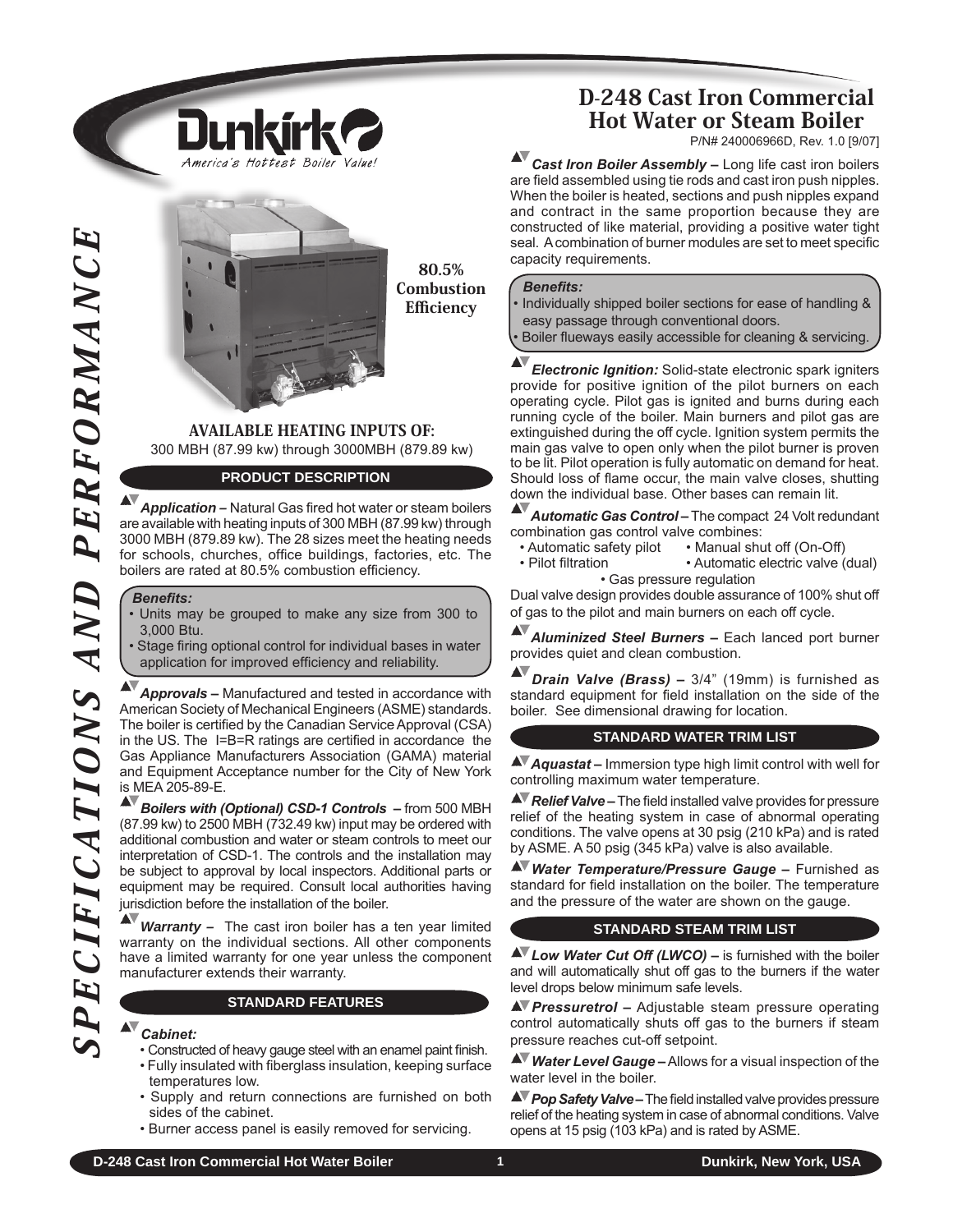### **D-248 Cast Iron Commercial Hot water or steam boiler**





| <b>IBR Ratings and Capacities - Chart #1</b> |                       |                             |                              |                          |                          |                                  |                |                            |                                 |                |                                                            |                 |               |
|----------------------------------------------|-----------------------|-----------------------------|------------------------------|--------------------------|--------------------------|----------------------------------|----------------|----------------------------|---------------------------------|----------------|------------------------------------------------------------|-----------------|---------------|
| <b>Boiler</b>                                | A.G.A.<br>Input $(1)$ | <b>A.G.A.</b><br>Output (1) |                              | NET I=B=R Ratings $(2)$  |                          | <b>Flue Outlet No.</b><br>& Size |                | <b>Chimney</b><br>Size (6) | <b>Flue</b><br><b>Collector</b> | Horsepower     | <b>Pressure</b><br><b>Drop Thru</b><br><b>Water Boiler</b> |                 |               |
| <b>Model</b><br>No.                          |                       |                             | <b>Steam</b><br><b>Steam</b> |                          | Water                    |                                  |                |                            |                                 | Size to        | <b>Gross</b><br>Output (4)                                 | (5)             |               |
|                                              | <b>Btu Mbh</b>        | <b>Btu Mbh</b>              | Sq. Ft.<br>(3)               | <b>But</b><br><b>Mbh</b> | <b>Btu</b><br><b>Mbh</b> | 8"                               | 10"            | 12"                        | I.D. x Ht.                      | <b>Chimney</b> |                                                            | <b>GPM</b>      | In.<br>Water  |
| D-248 300                                    | 300                   | 240                         | 754                          | 181                      | 210                      | 1                                |                |                            | 8"x20'                          | 8              | 7.16                                                       | 18.9<br>37.8    | 0.10<br>0.50  |
| D-248 400                                    | 400                   | 320                         | 1007                         | 242                      | 280                      |                                  | $\mathbf{1}$   |                            | 10"x20"                         | 10             | 9.55                                                       | 25.2<br>50.4    | 0.27<br>0.86  |
| D-248 500                                    | 500                   | 400                         | 1258                         | 302                      | 350                      |                                  |                | $\mathbf{1}$               | 12"x20'                         | 12             | 11.94                                                      | 31.5<br>63.0    | 0.40<br>1.20  |
| D-248 600                                    | 600                   | 480                         | 1508                         | 362                      | 419                      | $\overline{2}$                   |                |                            | 12"x20"                         | 12             | 14.33                                                      | 37.8<br>75.6    | 0.50<br>1.70  |
| D-248 700                                    | 700                   | 560                         | 1759                         | 422                      | 489                      | $\mathbf{1}$                     | $\mathbf{1}$   |                            | 12"x20"                         | 12             | 16.72                                                      | 44.1<br>88.2    | 0.70<br>2.50  |
| D-248 800                                    | 800                   | 640                         | 2013                         | 483                      | 560                      |                                  | $\overline{2}$ |                            | 14"x20"                         | 14             | 19.10                                                      | 50.4<br>100.8   | 0.88<br>2.90  |
| D-248 900                                    | 900                   | 720                         | 2265                         | 544                      | 630                      |                                  | $\mathbf{1}$   | $\mathbf{1}$               | 14"x20"                         | 14             | 2149                                                       | 56.7<br>113.4   | 1.10<br>3.80  |
| D-248 1000                                   | 1000                  | 800                         | 2516                         | 604                      | 700                      |                                  |                | 2                          | 14"x20"                         | 14             | 23.88                                                      | 63.0<br>126.0   | 1.30<br>4.00  |
| D-248 1100                                   | 1100                  | 880                         | 2764                         | 663                      | 769                      | $\mathbf{1}$                     | $\overline{2}$ |                            | 16"x20'                         | 16             | 26.27                                                      | 69.3<br>138.6   | 1.50<br>5.00  |
| D-248 1200                                   | 1200                  | 960                         | 3020                         | 725                      | 840                      |                                  | 3              |                            | 16"x20"                         | 16             | 28.66                                                      | 75.6<br>151.2   | 1.80<br>6.00  |
| D-248 1300                                   | 1300                  | 1040                        | 3274                         | 786                      | 909                      | $\mathbf{1}$                     |                | $\overline{2}$             | 16"x20"                         | 16             | 31.04                                                      | 81.9<br>163.8   | 2.00<br>5.60  |
| D-248 1400                                   | 1400                  | 1120                        | 3548                         | 852                      | 980                      |                                  | $\mathbf{1}$   | $\overline{2}$             | 18"x20'                         | 18             | 33.43                                                      | 88.2<br>176.4   | 2.40<br>7.00  |
| D-248 1500                                   | 1500                  | 1200                        | 3821                         | 917                      | 1050                     |                                  |                | 3                          | 18"x20'                         | 18             | 35.82                                                      | 94.5<br>189.0   | 2.60<br>8.30  |
| D-248 1600                                   | 1600                  | 1280                        | 4096                         | 983                      | 1120                     |                                  | $\overline{4}$ |                            | 18"x20"                         | 18             | 83.21                                                      | 100.8<br>201.0  | 2.80<br>9.60  |
| D-248 1700                                   | 1700                  | 1360                        | 4369                         | 1048                     | 1189                     | $\mathbf{1}$                     | $\mathbf{1}$   | $\overline{2}$             | 18"x20"                         | 18             | 40.60                                                      | 107.1<br>214.2  | 3.15<br>10.30 |
| D-248 1800                                   | 1800                  | 1440                        | 4655                         | 1117                     | 1260                     |                                  | $\overline{2}$ | 2                          | 20"x20"                         | 20             | 42.99                                                      | 113.4<br>226.8  | 3.50<br>11.00 |
| D-248 1900                                   | 1900                  | 1520                        | 4939                         | 1185                     | 1330                     |                                  | $\mathbf{1}$   | 3                          | 20"x20"                         | 20             | 45.37                                                      | 119.7<br>239.4  | 4.00<br>12.50 |
| D-248 2000                                   | 2000                  | 1600                        | 5208                         | 1250                     | 1400                     |                                  |                | $\overline{4}$             | 20"x20"                         | 20             | 47.76                                                      | 126.0<br>252.0  | 4.50<br>14.00 |
| D-248 2100                                   | 2100                  | 1680                        | 5462                         | 1311                     | 1468                     | 2                                |                | 3                          | 20"x20"                         | 20             | 50.15                                                      | 132.3<br>264.6  | 4.95<br>16.00 |
| D-248 2200                                   | 2200                  | 7160                        | 5729                         | 1375                     | 1540                     |                                  | 3              | $\overline{2}$             | 22"x20'                         | 22             | 52.54                                                      | 138.6<br>277.2  | 5.40<br>18.00 |
| D-248 2300                                   | 2300                  | 1840                        | 5990                         | 1438                     | 1610                     |                                  | $\overline{2}$ | 3                          | 22"x20'                         | 22             | 54.93                                                      | 144.9<br>289.8  | 5.70<br>17.00 |
| D-248 2400                                   | 2400                  | 1920                        | 6250                         | 1500                     | 1680                     |                                  | 1              | 4                          | 22"x20'                         | 22             | 57.31                                                      | 151.2<br>302.4  | 8.00<br>19.00 |
| D-248 2500                                   | 2500                  | 2000                        | 6510                         | 1563                     | 1750                     |                                  |                | 5                          | 22"x20'                         | 22             | 59.70                                                      | 157.5<br>315.0  | 8.00<br>20.50 |
| D-248 2600                                   | 2600                  | 2080                        | 6762                         | 1623                     | 1818                     | $\overline{2}$                   |                | 4                          | 22"x20"                         | 22             | 62.09                                                      | 163.8<br>327.6  | 7.00<br>24.00 |
| D-248 2700                                   | 2700                  | 2160                        | 7023                         | 1685                     | 1888                     | $\mathbf{1}$                     | $\mathbf{1}$   | 4                          | 24"x20"                         | 24             | 64.48                                                      | 170.1<br>340.2  | 7.50<br>24.00 |
| D-248 2800                                   | 2800                  | 2240                        | 7292                         | 1750                     | 1960                     |                                  | $\overline{2}$ | 4                          | 24"x20"                         | 24             | 66.87                                                      | 176.4<br>352.8  | 8.00<br>26.00 |
| D-248 2900                                   | 2900                  | 2320                        | 7552                         | 1813                     | 2030                     |                                  | $\mathbf{1}$   | 5                          | 24"x20"                         | 24             | 69.25                                                      | 182.75<br>365.5 | 8.50<br>27.50 |
| D-248 3000                                   | 3000                  | 2400                        | 7813                         | 1875                     | 2100                     |                                  |                | 6                          | 24"x20"                         | 24             | 71.64                                                      | 189.1<br>378.2  | 9.00<br>29.00 |

(1) Ratings are at sea level to 2,000 feet. For altitudes above 2,000 feet, reduce all ratings 4% for each 1,000 feet above sea level.

(2) Ratings are based on selection factors recommended by Hydronics Institute for piping and pickup. Net water boiler ratings are based on an allowance of 1.15, and net steam boiler ratings are based on an allowance of 1.33. For water applications with high piping and pickup requirements, use steam rating.

(3) Ratings in square feet are computed at 240 Btuh/square foot for steam boilers.

(4) Ratings based on 33,500 Btuh per horsepower.

(5) Pressure drop based on given flow from a single outlet and returning to a single inlet at the opposite end of the boiler.

(6) Chimney sizes shown are one option based on a typical venting system as shown in Figure 21, and sized according to the National Fuel Gas Code, assuming Type B double wall vent and vent connectors. Other venting system designs are acceptable as shown on page 16. For further chimney design and sizing information, consult the National Fuel Gas<br>Code, ANSI Z223.1/NFPA 54-latest revision, or ASH for chimneys, Fireplaces, Vents, and Solid Fuel Burning Appliances, NFPA 211-latest revision. Follow standard engineering practice.

**D-248 Cast Iron Commercial Hot Water Boiler 2 2 Dunkirk, New York, USA**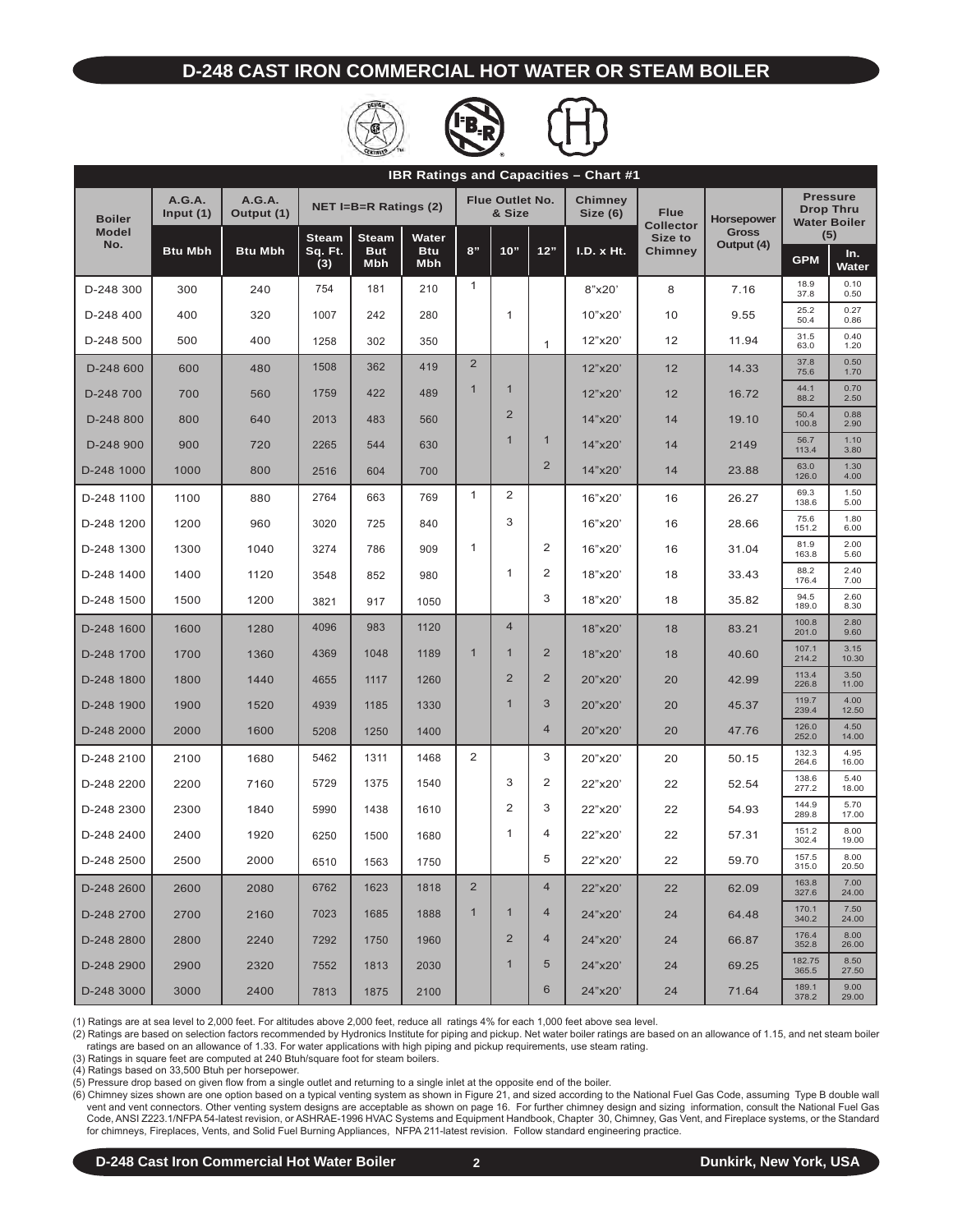# **D-248 Cast Iron Commercial Hot water or steam boiler**







*ALL SUPPLY AND RETURN CONNECTIONS are 4 INCH*

| <b>Boiler</b>                                                      |                                 | <b>Water Content</b><br>in Gallons | <b>Shipping</b><br>Weight            | A<br><b>Jacket</b>                              | AA<br>Base &                                    | $\mathbf{C}$                              | D                                          | Е                                         | F                                            | G                                           | н                                                                                | п                                              |
|--------------------------------------------------------------------|---------------------------------|------------------------------------|--------------------------------------|-------------------------------------------------|-------------------------------------------------|-------------------------------------------|--------------------------------------------|-------------------------------------------|----------------------------------------------|---------------------------------------------|----------------------------------------------------------------------------------|------------------------------------------------|
| Model No.                                                          | <b>Steam</b>                    | <b>Water</b>                       | Lbs.                                 | <b>Width</b><br>$L$ to R                        | <b>Battery</b><br>Length                        |                                           |                                            |                                           |                                              |                                             |                                                                                  |                                                |
| D-248 300<br>D-248 400<br>D-248 500                                | 20<br>25<br>30                  | 26<br>33<br>40                     | 922<br>1133<br>1344                  | 18 3/4<br>23<br>271/4                           | 16 3/4<br>21<br>25 1/4                          | 93/8<br>111/2<br>13 5/8                   | -<br>-<br>-                                | -                                         | —                                            |                                             | $\overline{\phantom{0}}$<br>$\overline{\phantom{0}}$<br>$\overline{\phantom{0}}$ | 93/8<br>111/2<br>13 5/8                        |
| D-248 600<br>D-248 700<br>D-248 800<br>D-248 900<br>D-248 1000     | 35<br>40<br>45<br>50<br>55      | 46<br>52<br>58<br>65<br>71         | 1555<br>1766<br>1977<br>2188<br>2399 | 311/2<br>35 3/4<br>40<br>44 1/4<br>48           | 29 1/2<br>34 3/4<br>38<br>42 1/4<br>46 1/2      | 93/8<br>93/8<br>111/2<br>111/2<br>13 5/8  | 12 3/4<br>14 7/8<br>17<br>19 1/8<br>21 1/4 | -<br>-<br>-<br>-                          | -<br>-                                       |                                             | $\overline{\phantom{0}}$<br>-<br>-<br>-<br>-                                     | 93/8<br>111/2<br>111/2<br>13 5/8<br>13 5/8     |
| D-248 1100<br>D-248 1200<br>D-248 1300<br>D-248 1400<br>D-248 1500 | 60<br>65<br>70<br>75<br>80      | 78<br>84<br>91<br>97<br>104        | 2610<br>2821<br>3032<br>3243<br>3454 | 52 3/4<br>57<br>61 1/4<br>65 1/2<br>69 3/4      | 50 3/4<br>55<br>59 1/4<br>63 1/2<br>67 3/4      | 93/8<br>111/2<br>93/8<br>111/2<br>13 5/8  | 14 7/8<br>17<br>17<br>19 1/8<br>211/4      | 17<br>17<br>211/4<br>211/4<br>21 1/4      | —<br>-<br>-                                  | $\overline{\phantom{0}}$                    | -<br>-<br>-<br>-<br>-                                                            | 111/2<br>111/2<br>13 5/8<br>13 5/8<br>13 5/8   |
| D-248 1600<br>D-248 1700<br>D-248 1800<br>D-248 1900<br>D-248 2000 | 85<br>90<br>95<br>100<br>105    | 110<br>117<br>123<br>130<br>136    | 3665<br>3876<br>4087<br>4298<br>4509 | 74<br>78 1/4<br>82 1/2<br>86 3/4<br>91          | 72<br>76 1/4<br>80 1/2<br>84 3/4<br>89          | 111/2<br>93/8<br>111/2<br>111/2<br>13 5/8 | 17<br>14 7/8<br>17<br>19 1/8<br>211/4      | 17<br>19 1/8<br>19 1/8<br>211/4<br>211/4  | 17<br>211/4<br>211/4<br>211/4<br>211/4       |                                             | -<br>-<br>-<br>-<br>-                                                            | 111/2<br>13 5/8<br>13 5/8<br>13 5/8<br>13 5/8  |
| D-248 2100<br>D-248 2200<br>D-248 2300<br>D-248 2400<br>D-248 2500 | 110<br>115<br>120<br>125<br>130 | 143<br>149<br>156<br>162<br>169    | 4720<br>4931<br>5142<br>5353<br>5564 | 95 1/4<br>99 1/2<br>103 3/4<br>108<br>112 1/4   | 93 1/4<br>97 1/2<br>101 3/4<br>106<br>110 1/4   | 93/8<br>111/2<br>111/2<br>111/2<br>13 5/8 | 12 3/4<br>17<br>17<br>19 1/8<br>21 1/4     | 17<br>17<br>19 1/8<br>21 1/4<br>21 1/4    | 211/4<br>19 1/8<br>211/4<br>21 1/4<br>21 1/4 | 211/4<br>211/4<br>211/4<br>21 1/4<br>21 1/4 | -<br>-<br>-<br>-<br>$\overline{\phantom{0}}$                                     | 13 5/8<br>13 5/8<br>13 5/8<br>13 5/8<br>13 5/8 |
| D-248 2600<br>D-248 2700<br>D-248 2800<br>D-248 2900<br>D-248 3000 | 135<br>140<br>145<br>150<br>155 | 175<br>182<br>188<br>195<br>201    | 5775<br>5986<br>6197<br>6408<br>6619 | 116 1/2<br>120 3/4<br>125<br>129 1/4<br>133 1/2 | 114 1/2<br>118 3/4<br>123<br>127 1/4<br>131 1/2 | 93/8<br>93/8<br>111/2<br>111/2<br>13 5/8  | 12 3/4<br>14 7/8<br>17<br>19 1/8<br>21 1/4 | 17<br>19 1/8<br>19 1/8<br>211/4<br>21 1/4 | 211/4<br>211/4<br>211/4<br>211/4<br>21 1/4   | 211/4<br>211/4<br>211/4<br>211/4<br>21 1/4  | 211/4<br>211/4<br>211/4<br>211/4<br>211/4                                        | 13 5/8<br>13 5/8<br>13 5/8<br>13 5/8<br>13 5/8 |

**D-248 Cast Iron Commercial Hot Water Boiler 3 Dunkirk, New York, USA**